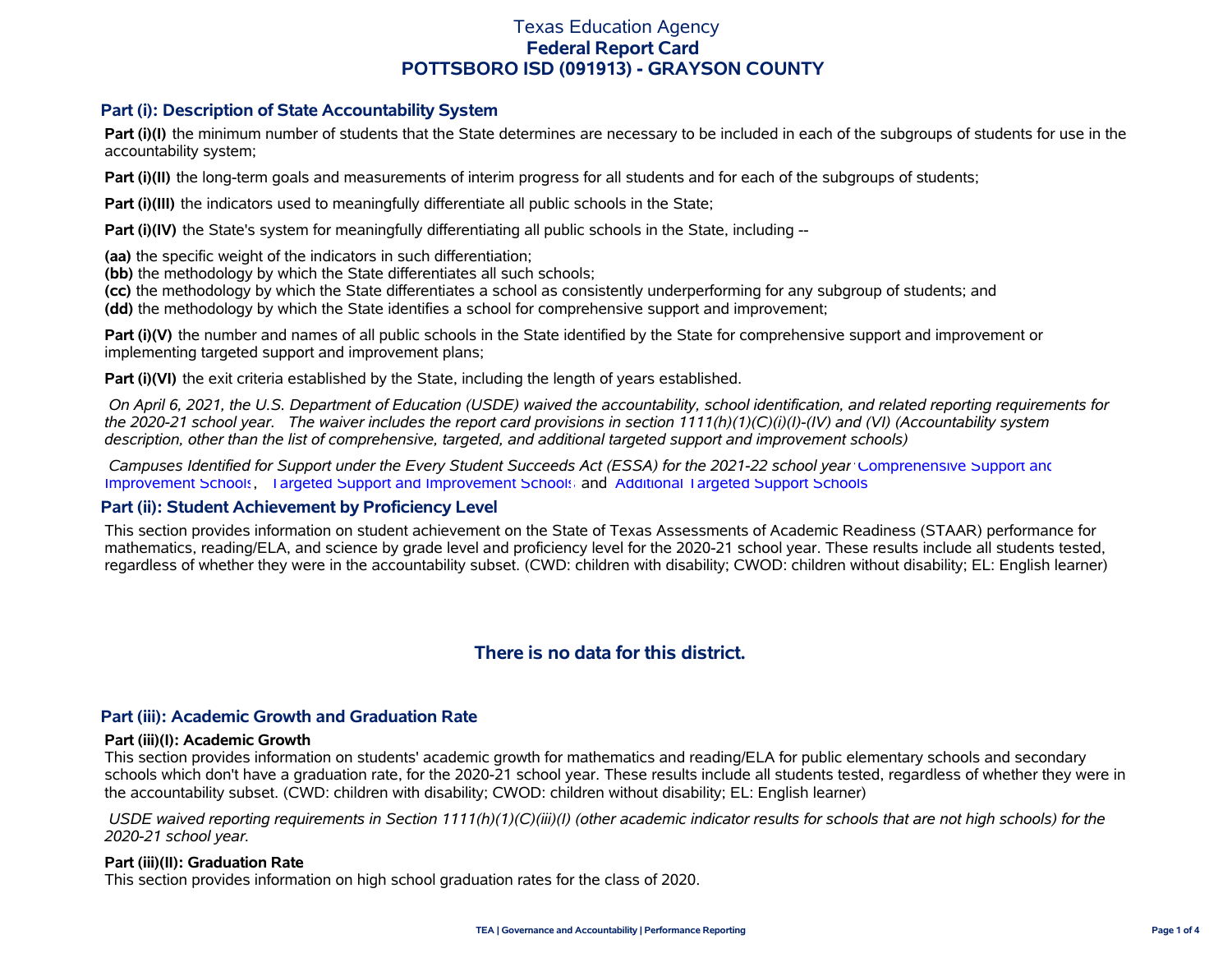# **There is no data for this district.**

### **Part (iv): English Language Proficiency**

This section provides information on the number and percentage of English learners achieving English language proficiency based on the 2021 Texas English Language Proficiency Assessment System (TELPAS) data. (EL: English learner)

# **There is no data for this district.**

### **Part (v): School Quality or Student Success (SQSS)**

This section provides information on school quality or student success, which is college, career and military readiness (CCMR) for high schools and average performance rate of the three STAAR performance levels of all students, regardless of whether they were in the accountability subset, for elementary and secondary schools without a graduation rate. (CWD: children with disability; EL: English learner)

## **There is no data for this district.**

### **Part (vi): Goal Meeting Status**

This section provides information on the progress of all students and each student group toward meeting the long-term goals or interim objectives on STAAR academic performance, federal graduation rate, and English learners' language proficiency. (CWD: children with disability; EL: English learner)

 *USDE waived reporting requirements in Section 1111(h)(1)(C)(vi) (progress toward meeting long-term goals and measurements of interim progress) for the 2020-21 school year.*

#### **Part (vii): STAAR Participation**

This section provides the percentage of students assessed and not assessed on STAAR for mathematics, reading/ELA, and science. (CWD: children with disability; CWOD: children without disability; EL: English learner)

# **There is no data for this district.**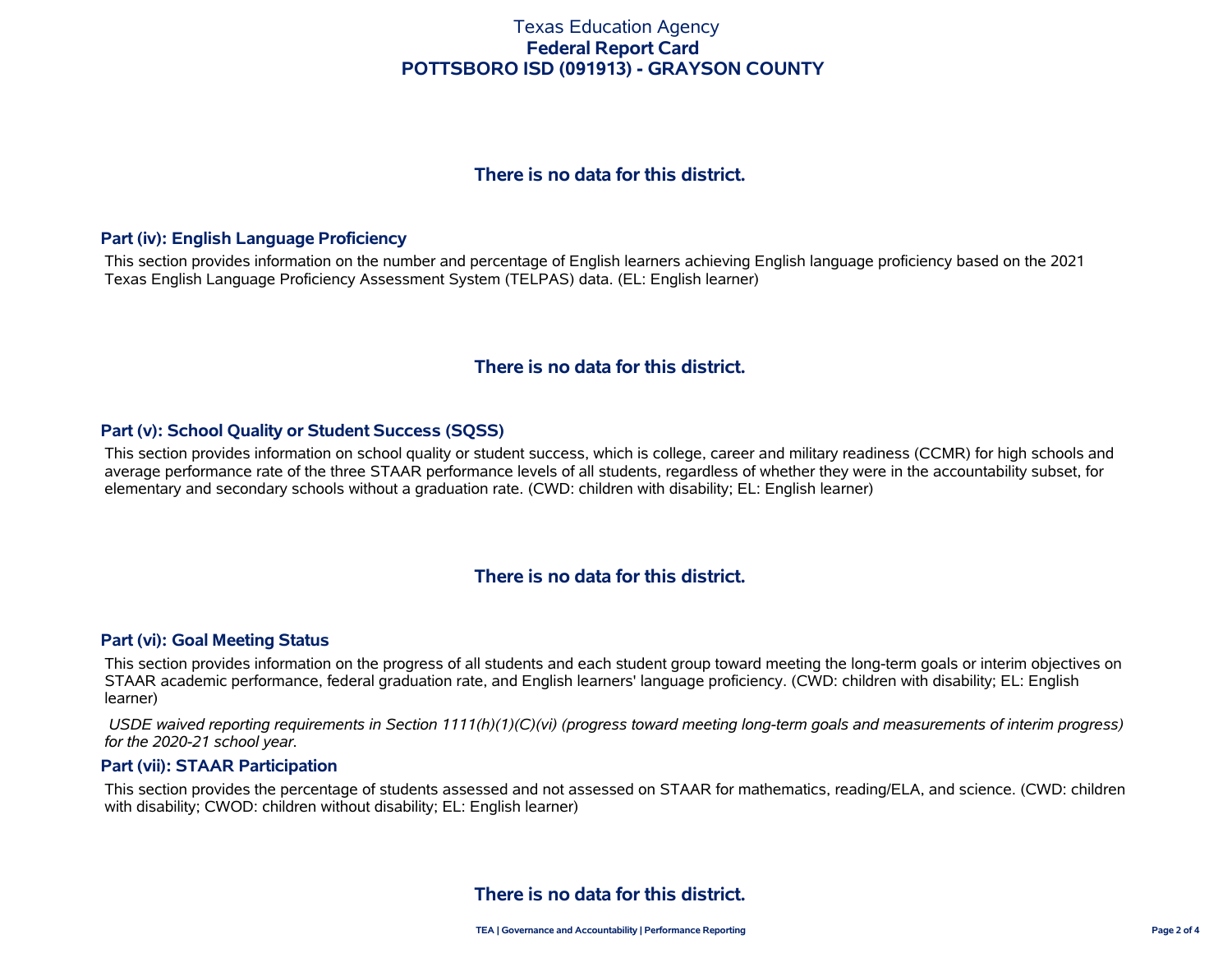### **Part (viii): Civil Rights Data**

Part (viii)(I) This section provides information from the 2017-18 CRDC surveys, submitted by school districts to the Office for Civil Rights on measures of school quality, climate, and safety, including counts of in-school suspensions, out-of-school suspensions, expulsions, school related arrests, referrals to law enforcement, chronic absenteeism (including both excused and unexcused absences), incidences of violence, including bullying and harassment. (EL: English learner)

## **There is no data for this district.**

**Part (viii)(II)** This section provides information from the 2017-18 CRDC surveys, submitted by school districts to the Office for Civil Rights, on the number of students enrolled in preschool programs and accelerated coursework to earn postsecondary credit while still in high school.

# **There is no data for this district.**

### **Part (ix): Teacher Quality Data**

This section provides information on the professional qualifications of teachers, including information disaggregated by high- and low-poverty schools on the number and percentage of (I) inexperienced teacher, principals, and other school leaders; (II) teachers teaching with emergency or provisional credentials; and (III) teachers who are not teaching in the subject or field for which the teacher is certified or licensed.

## **There is no data for this district.**

### **Part (x): Per-pupil Expenditure**

This section provides information on the per-pupil expenditures of federal, state, and local funds, including actual personnel expenditures and actual non-personnel expenditures, disaggregated by source of funds, for each school district and campus for the 2020-21 fiscal year.